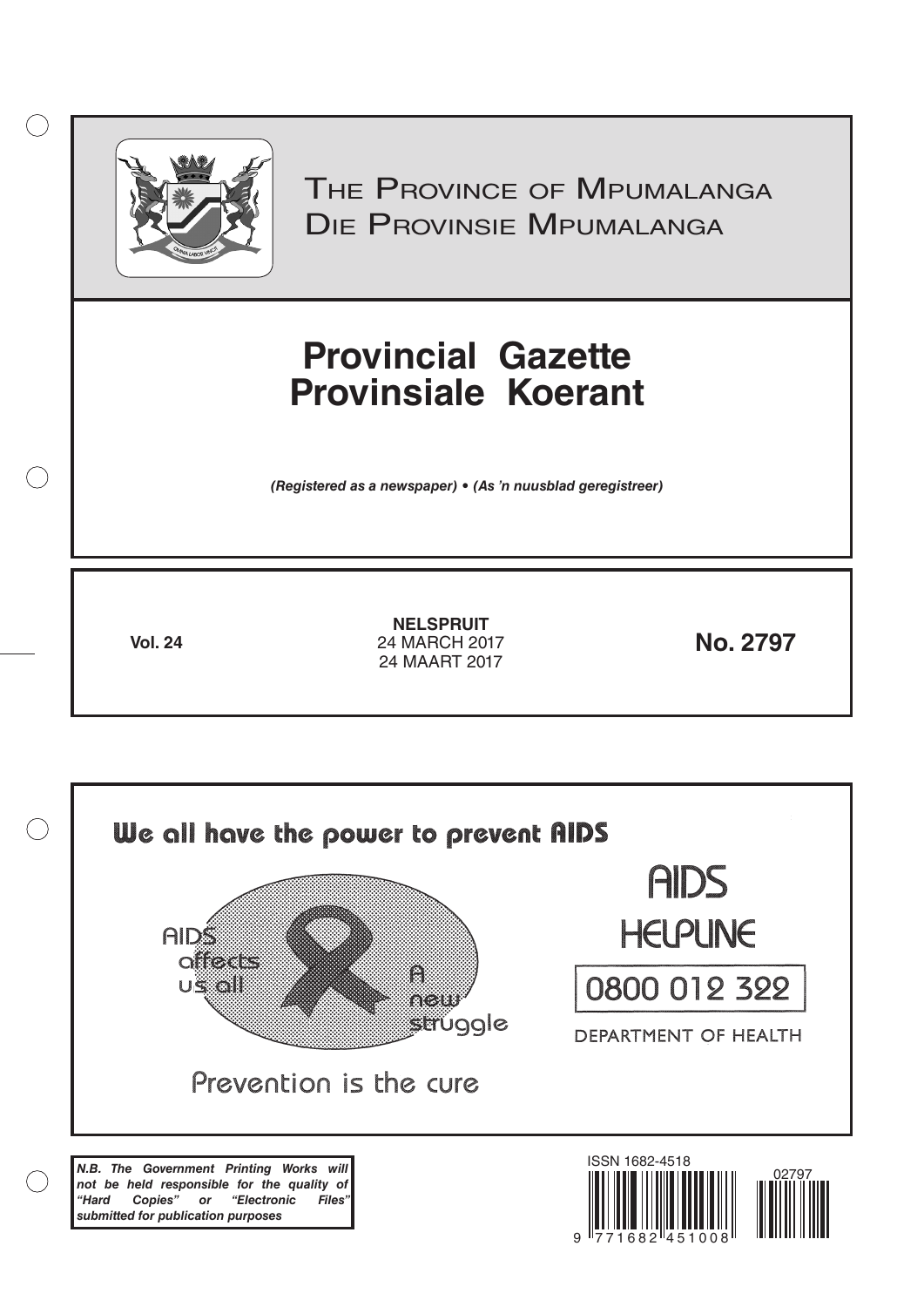# **IMPORTANT NOTICE:**

**The GovernmenT PrinTinG Works Will noT be held resPonsible for any errors ThaT miGhT occur due To The submission of incomPleTe / incorrecT / illeGible coPy.**

**no fuTure queries Will be handled in connecTion WiTh The above.**

#### **CONTENTS**

|          |                                                                                                                                                                                                      | Gazette | Page |
|----------|------------------------------------------------------------------------------------------------------------------------------------------------------------------------------------------------------|---------|------|
|          |                                                                                                                                                                                                      | No.     | No.  |
|          | <b>GENERAL NOTICES • ALGEMENE KENNISGEWINGS</b>                                                                                                                                                      |         |      |
| 21<br>21 | Bushbuckridge Land Use By-law, 2014: Portion of the Remainder of the farm Mavilian 252-KU<br>Bushbuckridge Land Use By-law, 2014: Eienaar van 'n voorgestelde gedeelte van die Restant van die plaas | 2797    | 11   |
|          |                                                                                                                                                                                                      | 2797    | 11   |
|          | <b>LOCAL AUTHORITY NOTICES • PLAASLIKE OWERHEIDS KENNISGEWINGS</b>                                                                                                                                   |         |      |
| 30       |                                                                                                                                                                                                      | 2797    | 12   |
| 31       |                                                                                                                                                                                                      | 2797    | 12   |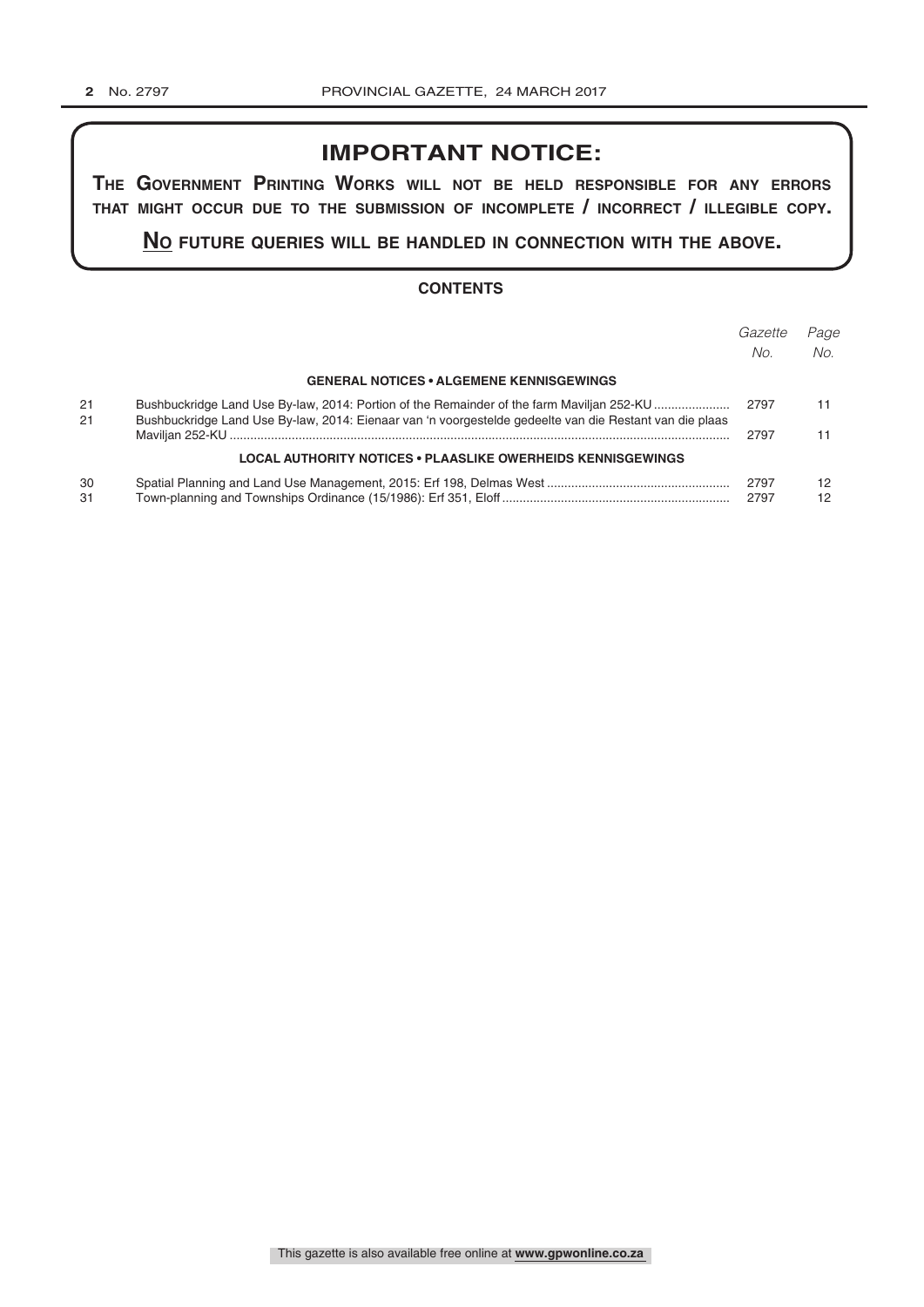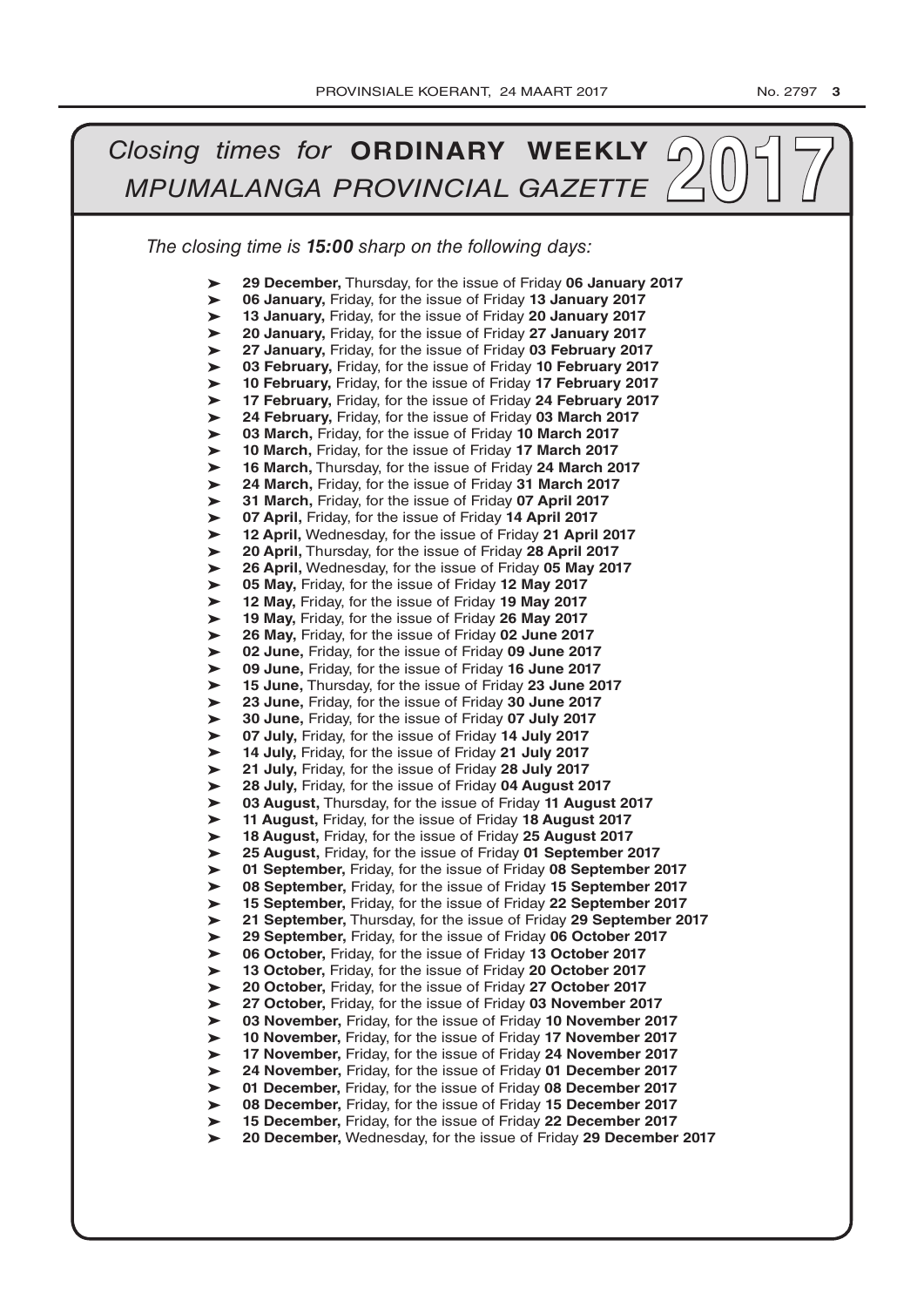# **LIST OF TARIFF RATES** FOR PUBLICATION OF NOTICES **COMMENCEMENT: 1 APRIL 2016**

#### **NATIONAL AND PROVINCIAL**

Notice sizes for National, Provincial & Tender gazettes 1/4, 2/4, 3/4, 4/4 per page. Notices submitted will be charged at R1000 per full page, pro-rated based on the above categories.

| <b>Pricing for National, Provincial - Variable Priced Notices</b> |                          |                      |  |  |  |  |
|-------------------------------------------------------------------|--------------------------|----------------------|--|--|--|--|
| Notice Type                                                       | <b>Page Space</b>        | <b>New Price (R)</b> |  |  |  |  |
| Ordinary National, Provincial                                     | 1/4 - Quarter Page       | 250.00               |  |  |  |  |
| Ordinary National, Provincial                                     | 2/4 - Half Page          | 500.00               |  |  |  |  |
| Ordinary National, Provincial                                     | 3/4 - Three Quarter Page | 750.00               |  |  |  |  |
| Ordinary National, Provincial                                     | 4/4 - Full Page          | 1000.00              |  |  |  |  |

#### **EXTRA-ORDINARY**

All Extra-ordinary National and Provincial gazette notices are non-standard notices and attract a variable price based on the number of pages submitted.

The pricing structure for National and Provincial notices which are submitted as **Extra ordinary submissions** will be charged at **R3000** per page.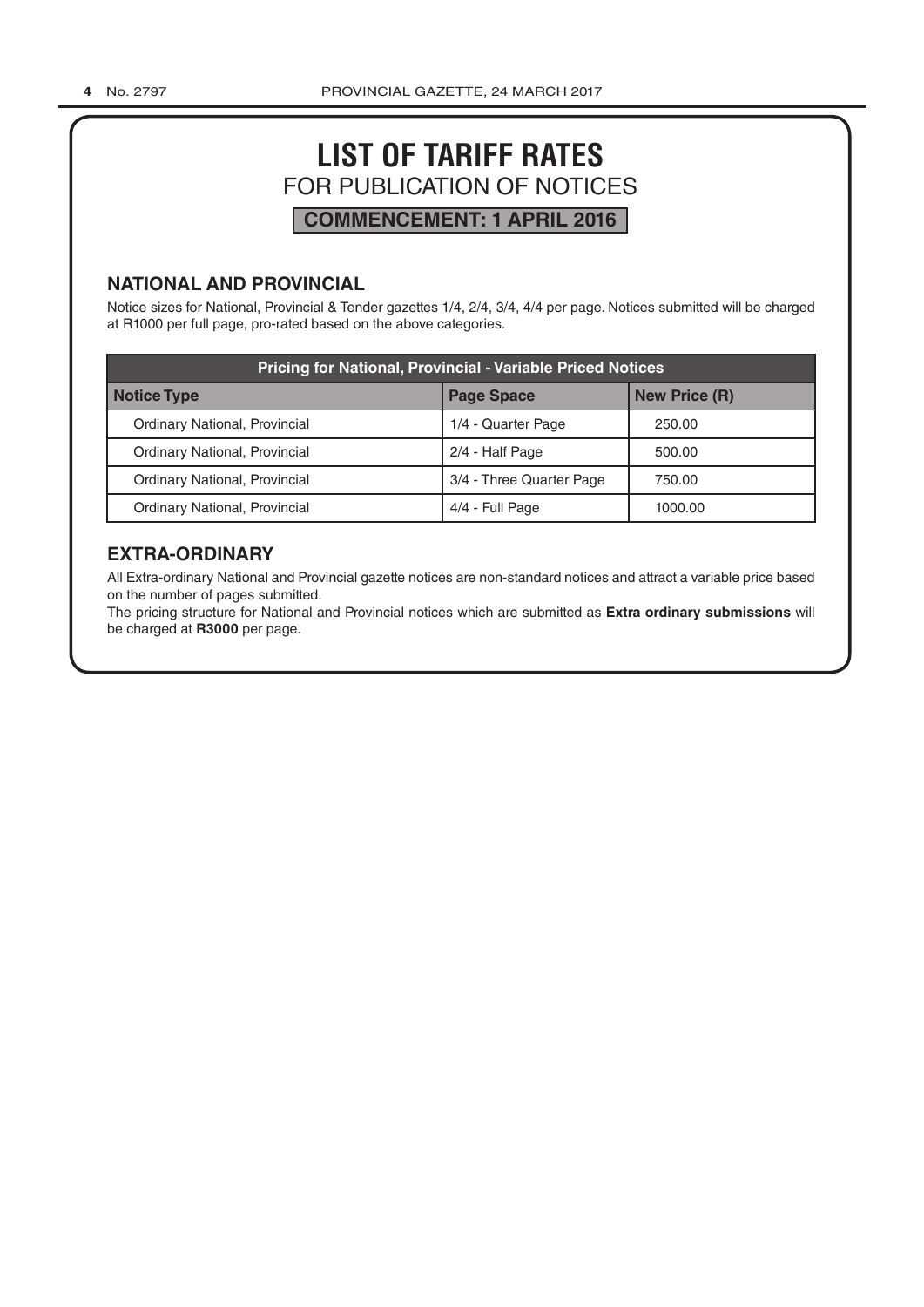The **Government Printing Works** (**GPW**) has established rules for submitting notices in line with its electronic notice processing system, which requires the use of electronic *Adobe* Forms. Please ensure that you adhere to these guidelines when completing and submitting your notice submission.

#### **Closing Times for ACCepTAnCe of noTiCes**

- 1. The *Government Gazette* and *Government Tender Bulletin* are weekly publications that are published on Fridays and the closing time for the acceptance of notices is strictly applied according to the scheduled time for each gazette.
- 2. Please refer to the Submission Notice Deadline schedule in the table below. This schedule is also published online on the Government Printing works website www.gpwonline.co.za

All re-submissions will be subject to the standard cut-off times. **All notices received after the closing time will be rejected**.

| <b>Government Gazette Type</b>                   | <b>Publication</b><br><b>Frequency</b> | <b>Publication Date</b>                              | <b>Submission Deadline</b>                              | <b>Cancellations Deadline</b>                   |
|--------------------------------------------------|----------------------------------------|------------------------------------------------------|---------------------------------------------------------|-------------------------------------------------|
| <b>National Gazette</b>                          | Weekly                                 | Friday                                               | Friday 15h00 for next Friday                            | Tuesday, 12h00 - 3 days<br>prior to publication |
| <b>Regulation Gazette</b>                        | Weekly                                 | Friday                                               | Friday 15h00, to be published<br>the following Friday   | Tuesday, 12h00 - 3 days<br>prior to publication |
| <b>Petrol Price Gazette</b>                      | As required                            | First Wednesday of<br>the month                      | One week before publication                             | 3 days prior to<br>publication                  |
| <b>Road Carrier Permits</b>                      | Weekly                                 | Friday                                               | Thursday 15h00, to be<br>published the following Friday | 3 days prior to<br>publication                  |
| Unclaimed Monies (justice,<br>labour or lawyers) | January / As<br>required<br>2 per year | Any                                                  | 15 January / As required                                | 3 days prior to<br>publication                  |
| Parliament (acts, white paper,<br>green paper)   | As required                            | Any                                                  |                                                         | 3 days prior to<br>publication                  |
| <b>Manuals</b>                                   | As required                            | Any                                                  | <b>None</b>                                             | <b>None</b>                                     |
| <b>State of Budget</b><br>(National Treasury)    | <b>Monthly</b>                         | Any                                                  | 7 days prior to publication                             | 3 days prior to<br>publication                  |
| Legal Gazettes A, B and C                        | Weekly                                 | Friday                                               | One week before publication                             | Tuesday, 12h00 - 3 days<br>prior to publication |
| <b>Tender Bulletin</b>                           | Weekly                                 | Friday                                               | Friday 15h00 for next Friday                            | Tuesday, 12h00 - 3 days<br>prior to publication |
| Gauteng                                          | Weekly                                 | Wednesday                                            | Two weeks before publication                            | 3 days after submission<br>deadline             |
| <b>Eastern Cape</b>                              | Weekly                                 | Monday                                               | One week before publication                             | 3 days prior to<br>publication                  |
| Northern Cape                                    | Weekly                                 | Monday                                               | One week before publication                             | 3 days prior to<br>publication                  |
| <b>North West</b>                                | Weekly                                 | Tuesday                                              | One week before publication                             | 3 days prior to<br>publication                  |
| KwaZulu-Natal                                    | Weekly                                 | Thursday                                             | One week before publication                             | 3 days prior to<br>publication                  |
| Limpopo                                          | Weekly                                 | Friday                                               | One week before publication                             | 3 days prior to<br>publication                  |
| Mpumalanga                                       | Weekly                                 | Friday                                               | One week before publication                             | 3 days prior to<br>publication                  |
| <b>Gauteng Liquor License</b><br>Gazette         | Monthly                                | Wednesday before<br>the First Friday of the<br>month | Two weeks before publication                            | 3 days after submission<br>deadline             |
| Northern Cape Liquor License<br>Gazette          | Monthly                                | First Friday of the<br>month                         | Two weeks before publication                            | 3 days after submission<br>deadline             |
| National Liquor License Gazette                  | <b>Monthly</b>                         | First Friday of the<br>month                         | Two weeks before publication                            | 3 days after submission<br>deadline             |
| Mpumalanga Liquor License<br>Gazette             | 2 per month                            | Second & Fourth<br>Friday                            | One week before                                         | 3 days prior to<br>publication                  |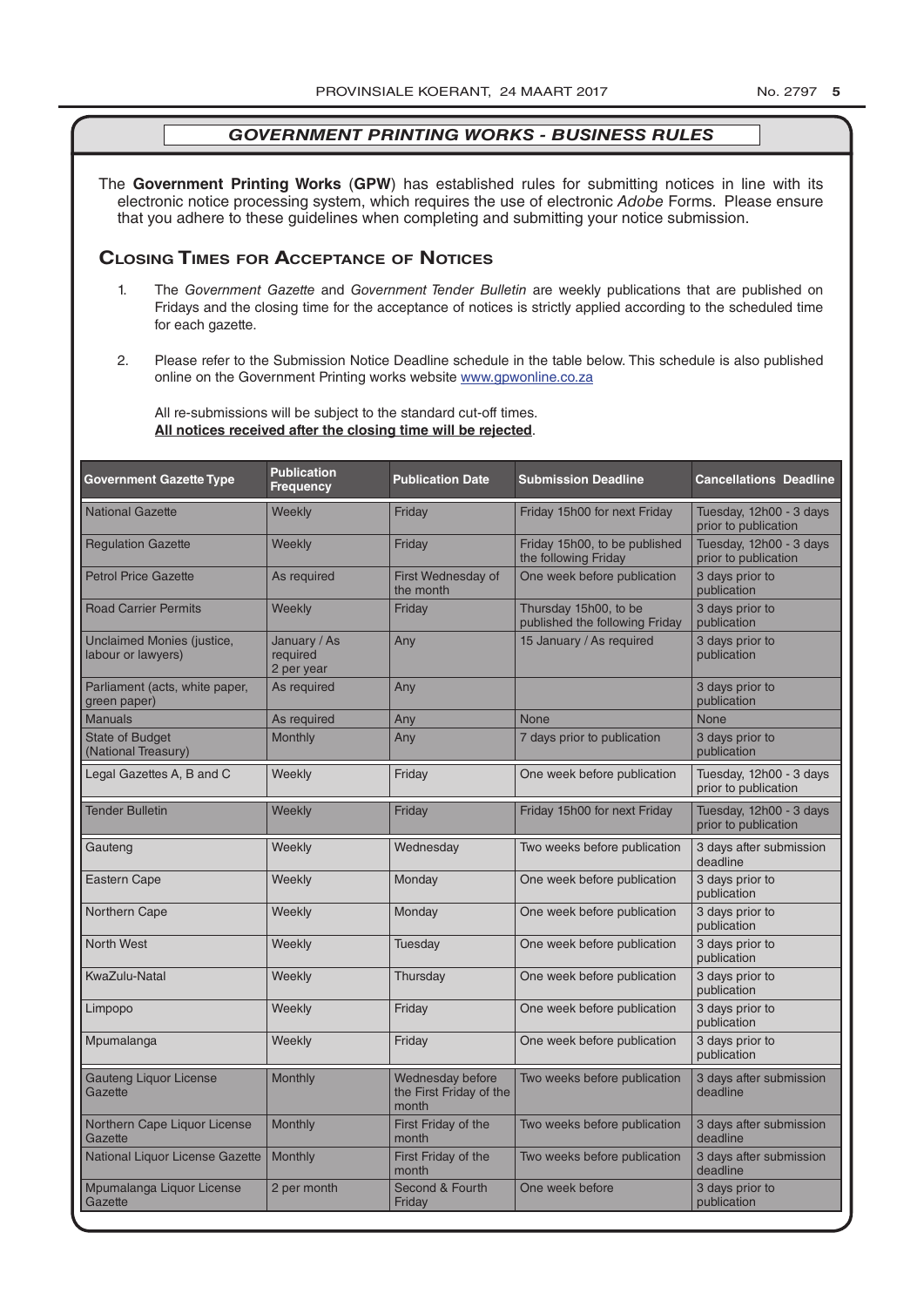#### **exTrAordinAry gAzeTTes**

3. *Extraordinary Gazettes* can have only one publication date. If multiple publications of an *Extraordinary Gazette* are required, a separate Z95/Z95Prov *Adobe* Forms for each publication date must be submitted.

#### **NOTICE SUBMISSION PROCESS**

- 4. Download the latest *Adobe* form, for the relevant notice to be placed, from the **Government Printing Works** website www.gpwonline.co.za.
- 5. The *Adobe* form needs to be completed electronically using *Adobe Acrobat* / *Acrobat Reader*. Only electronically completed *Adobe* forms will be accepted. No printed, handwritten and/or scanned *Adobe* forms will be accepted.
- 6. The completed electronic *Adobe* form has to be submitted via email to submit.egazette@gpw.gov.za. The form needs to be submitted in its original electronic *Adobe* format to enable the system to extract the completed information from the form for placement in the publication.
- 7. Every notice submitted **must** be accompanied by an official **GPW** quotation. This must be obtained from the *eGazette* Contact Centre.
- 8. Each notice submission should be sent as a single email. The email **must** contain **all documentation relating to a particular notice submission**.
	- 8.1. Each of the following documents must be attached to the email as a separate attachment:
		- 8.1.1. An electronically completed *Adobe* form, specific to the type of notice that is to be placed.
			- 8.1.1.1. For National *Government Gazette* or *Provincial Gazette* notices, the notices must be accompanied by an electronic Z95 or Z95Prov *Adobe* form
			- 8.1.1.2. The notice content (body copy) **MUST** be a separate attachment.
		- 8.1.2. A copy of the official **Government Printing Works** quotation you received for your notice . *(Please see Quotation section below for further details)*
		- 8.1.3. A valid and legible Proof of Payment / Purchase Order: **Government Printing Works** account customer must include a copy of their Purchase Order*.* **Non**-**Government Printing Works** account customer needs to submit the proof of payment for the notice
		- 8.1.4. Where separate notice content is applicable (Z95, Z95 Prov and TForm 3, it should **also** be attached as a separate attachment. *(Please see the Copy Section below, for the specifications)*.
		- 8.1.5. Any additional notice information if applicable.
- 9. The electronic *Adobe* form will be taken as the primary source for the notice information to be published. Instructions that are on the email body or covering letter that contradicts the notice form content will not be considered. The information submitted on the electronic *Adobe* form will be published as-is.
- 10. To avoid duplicated publication of the same notice and double billing, Please submit your notice **ONLY ONCE.**
- 11. Notices brought to **GPW** by "walk-in" customers on electronic media can only be submitted in *Adobe* electronic form format. All "walk-in" customers with notices that are not on electronic *Adobe* forms will be routed to the Contact Centre where they will be assisted to complete the forms in the required format.
- 12. Should a customer submit a bulk submission of hard copy notices delivered by a messenger on behalf of any organisation e.g. newspaper publisher, the messenger will be referred back to the sender as the submission does not adhere to the submission rules.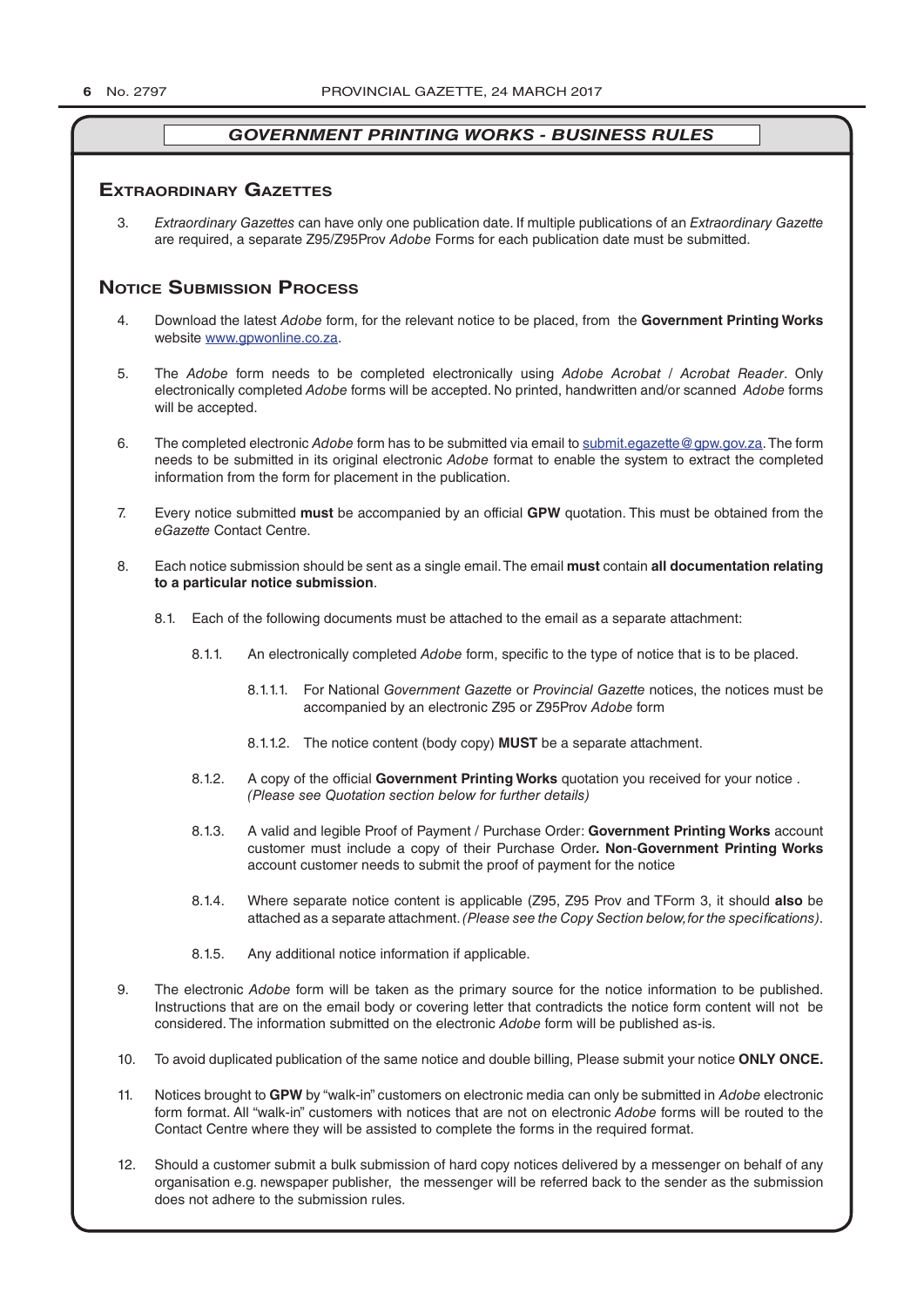#### **QuoTATions**

- 13. Quotations are valid until the next tariff change.
	- 13.1. *Take note:* **GPW**'s annual tariff increase takes place on *1 April* therefore any quotations issued, accepted and submitted for publication up to *31 March* will keep the old tariff. For notices to be published from 1 April, a quotation must be obtained from **GPW** with the new tariffs. Where a tariff increase is implemented during the year, **GPW** endeavours to provide customers with 30 days' notice of such changes.
- 14. Each quotation has a unique number.
- 15. Form Content notices must be emailed to the *eGazette* Contact Centre for a quotation.
	- 15.1. The *Adobe* form supplied is uploaded by the Contact Centre Agent and the system automatically calculates the cost of your notice based on the layout/format of the content supplied.
	- 15.2. It is critical that these *Adobe* Forms are completed correctly and adhere to the guidelines as stipulated by **GPW**.

#### 16. **APPLICABLE ONLY TO GPW ACCOUNT HOLDERS**:

- 16.1. **GPW** Account Customers must provide a valid **GPW** account number to obtain a quotation.
- 16.2. Accounts for **GPW** account customers **must** be active with sufficient credit to transact with **GPW** to submit notices.
	- 16.2.1. If you are unsure about or need to resolve the status of your account, please contact the **GPW** Finance Department prior to submitting your notices. (If the account status is not resolved prior to submission of your notice, the notice will be failed during the process).

#### 17. **APPLICABLE ONLY TO CASH CUSTOMERS:**

- 17.1. Cash customers doing **bulk payments** must use a **single email address** in order to use the **same proof of payment** for submitting multiple notices.
- 18. The responsibility lies with you, the customer, to ensure that the payment made for your notice(s) to be published is sufficient to cover the cost of the notice(s).
- 19. Each quotation will be associated with one proof of payment / purchase order / cash receipt.
	- 19.1. This means that **the quotation number can only be used once to make a payment.**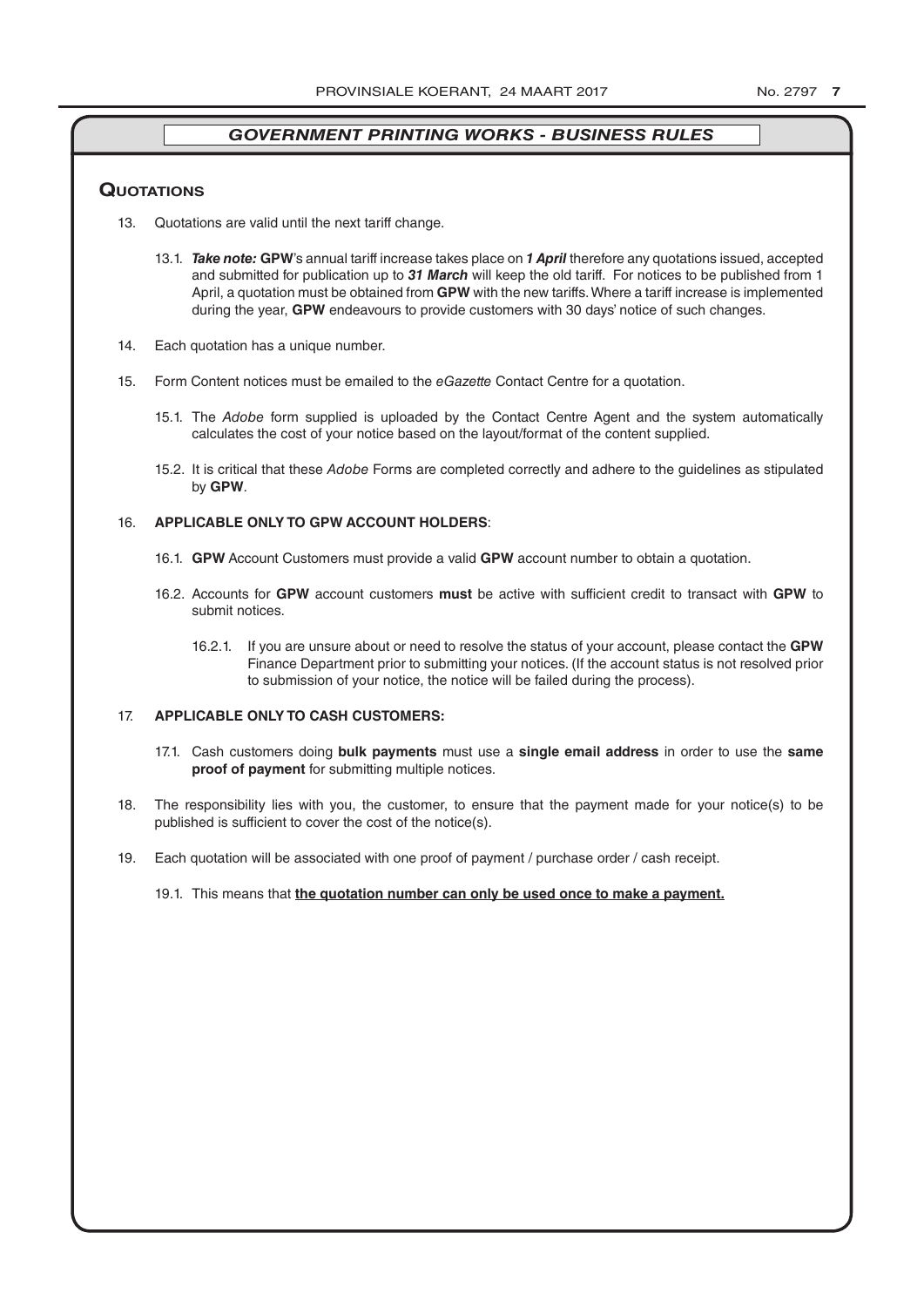#### **COPY (SEPARATE NOTICE CONTENT DOCUMENT)**

- 20. Where the copy is part of a separate attachment document for Z95, Z95Prov and TForm03
	- 20.1. Copy of notices must be supplied in a separate document and may not constitute part of any covering letter, purchase order, proof of payment or other attached documents.

The content document should contain only one notice. (You may include the different translations of the same notice in the same document).

20.2. The notice should be set on an A4 page, with margins and fonts set as follows:

Page size  $=$  A4 Portrait with page margins: Top  $=$  40mm, LH/RH  $=$  16mm, Bottom  $=$  40mm; Use font size: Arial or Helvetica 10pt with 11pt line spacing;

Page size = A4 Landscape with page margins: Top = 16mm, LH/RH = 40mm, Bottom = 16mm; Use font size: Arial or Helvetica 10pt with 11pt line spacing;

#### **CAnCellATions**

- 21. Cancellation of notice submissions are accepted by **GPW** according to the deadlines stated in the table above in point 2. Non-compliance to these deadlines will result in your request being failed. Please pay special attention to the different deadlines for each gazette. Please note that any notices cancelled after the cancellation deadline will be published and charged at full cost.
- 22. Requests for cancellation must be sent by the original sender of the notice and must accompanied by the relevant notice reference number (N-) in the email body.

#### **AmendmenTs To noTiCes**

23. With effect from 01 October 2015, **GPW** will not longer accept amendments to notices. The cancellation process will need to be followed according to the deadline and a new notice submitted thereafter for the next available publication date.

#### **REJECTIONS**

- 24. All notices not meeting the submission rules will be rejected to the customer to be corrected and resubmitted. Assistance will be available through the Contact Centre should help be required when completing the forms. (012-748 6200 or email info.egazette@gpw.gov.za). Reasons for rejections include the following:
	- 24.1. Incorrectly completed forms and notices submitted in the wrong format, will be rejected.
	- 24.2. Any notice submissions not on the correct *Adobe* electronic form, will be rejected.
	- 24.3. Any notice submissions not accompanied by the proof of payment / purchase order will be rejected and the notice will not be processed.
	- 24.4. Any submissions or re-submissions that miss the submission cut-off times will be rejected to the customer. The Notice needs to be re-submitted with a new publication date.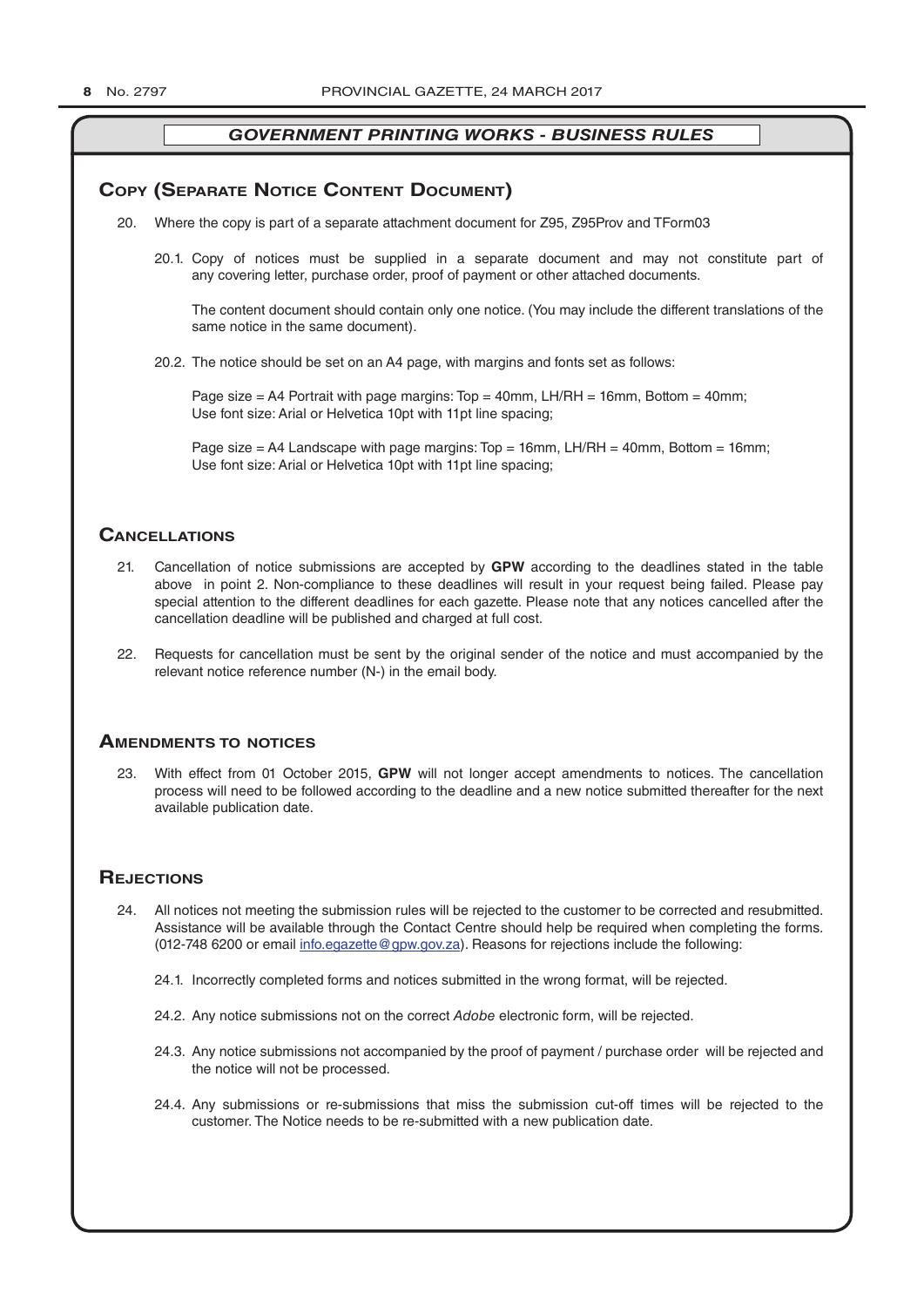#### **ApprovAl of noTiCes**

- 25. Any notices other than legal notices are subject to the approval of the Government Printer, who may refuse acceptance or further publication of any notice.
- 26. No amendments will be accepted in respect to separate notice content that was sent with a Z95 or Z95Prov notice submissions. The copy of notice in layout format (previously known as proof-out) is only provided where requested, for Advertiser to see the notice in final Gazette layout. Should they find that the information submitted was incorrect, they should request for a notice cancellation and resubmit the corrected notice, subject to standard submission deadlines. The cancellation is also subject to the stages in the publishing process, i.e. If cancellation is received when production (printing process) has commenced, then the notice cannot be cancelled.

#### **governmenT prinTer indemnified AgAinsT liAbiliTy**

- 27. The Government Printer will assume no liability in respect of—
	- 27.1. any delay in the publication of a notice or publication of such notice on any date other than that stipulated by the advertiser;
	- 27.2. erroneous classification of a notice, or the placement of such notice in any section or under any heading other than the section or heading stipulated by the advertiser;
	- 27.3. any editing, revision, omission, typographical errors or errors resulting from faint or indistinct copy.

#### **liAbiliTy of AdverTiser**

28. Advertisers will be held liable for any compensation and costs arising from any action which may be instituted against the Government Printer in consequence of the publication of any notice.

#### **CusTomer inQuiries**

Many of our customers request immediate feedback/confirmation of notice placement in the gazette from our Contact Centre once they have submitted their notice – While **GPW** deems it one of their highest priorities and responsibilities to provide customers with this requested feedback and the best service at all times, we are only able to do so once we have started processing your notice submission.

**GPW** has a 2-working day turnaround time for processing notices received according to the business rules and deadline submissions.

Please keep this in mind when making inquiries about your notice submission at the Contact Centre.

- 29. Requests for information, quotations and inquiries must be sent to the Contact Centre ONLY.
- 30. Requests for Quotations (RFQs) should be received by the Contact Centre at least **2 working days** before the submission deadline for that specific publication.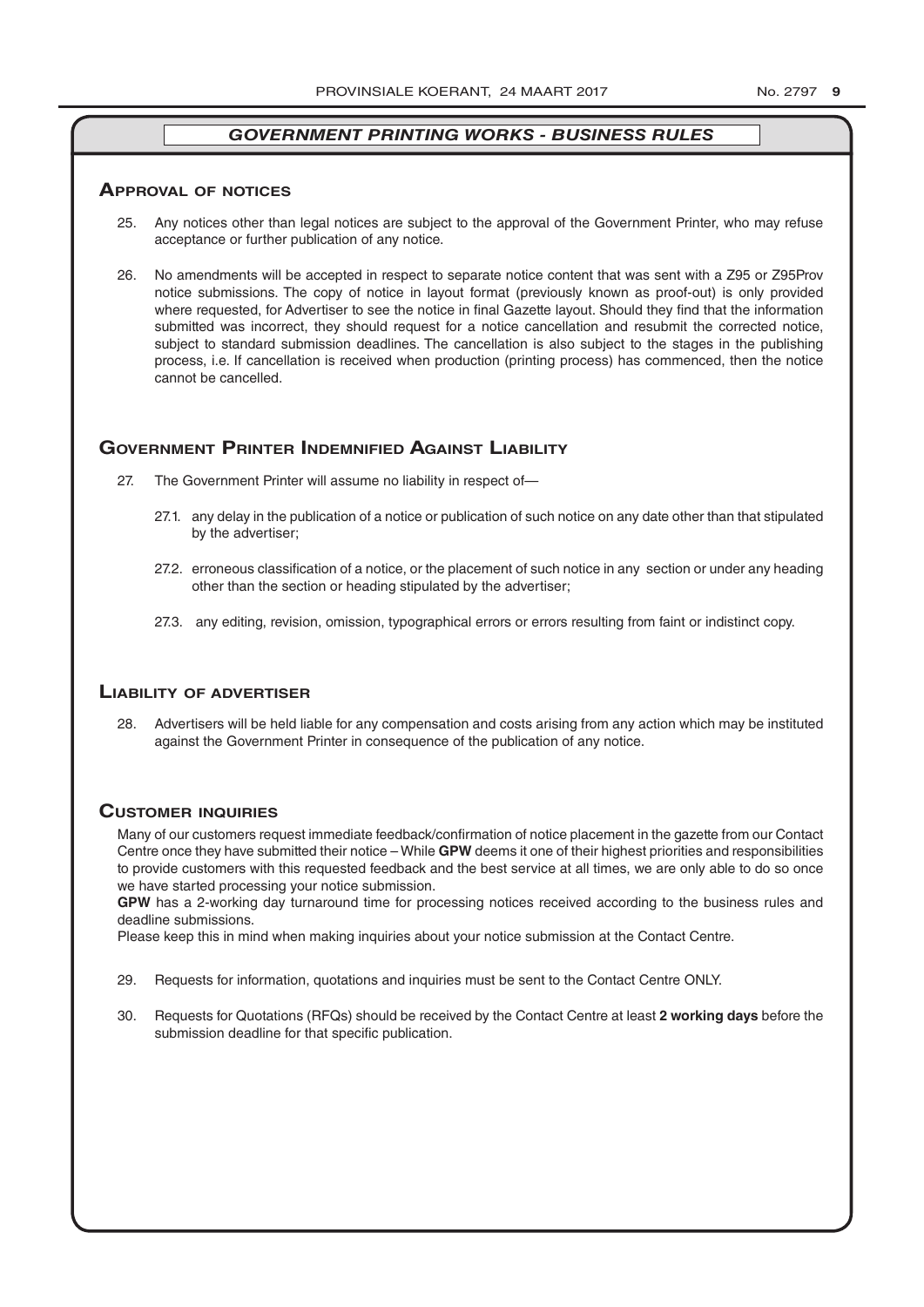#### **pAymenT of CosT**

- 31. The Request for Quotation for placement of the notice should be sent to the Gazette Contact Centre as indicated above, prior to submission of notice for advertising.
- 32. Payment should then be made, or Purchase Order prepared based on the received quotation, prior to the submission of the notice for advertising as these documents i.e. proof of payment or Purchase order will be required as part of the notice submission, as indicated earlier.
- 33. Every proof of payment must have a valid **GPW** quotation number as a reference on the proof of payment document.
- 34. Where there is any doubt about the cost of publication of a notice, and in the case of copy, an enquiry, accompanied by the relevant copy, should be addressed to the Gazette Contact Centre, **Government Printing Works**, Private Bag X85, Pretoria, 0001 email: info.egazette@gpw.gov.za before publication.
- 35. Overpayment resulting from miscalculation on the part of the advertiser of the cost of publication of a notice will not be refunded, unless the advertiser furnishes adequate reasons why such miscalculation occurred. In the event of underpayments, the difference will be recovered from the advertiser, and future notice(s) will not be published until such time as the full cost of such publication has been duly paid in cash or electronic funds transfer into the **Government Printing Works** banking account.
- 36. In the event of a notice being cancelled, a refund will be made only if no cost regarding the placing of the notice has been incurred by the **Government Printing Works**.
- 37. The **Government Printing Works** reserves the right to levy an additional charge in cases where notices, the cost of which has been calculated in accordance with the List of Fixed Tariff Rates, are subsequently found to be excessively lengthy or to contain overmuch or complicated tabulation.

#### **proof of publiCATion**

- 38. Copies of any of the *Government Gazette* or *Provincial Gazette* can be downloaded from the **Government Printing Works** website www.gpwonline.co.za free of charge, should a proof of publication be required.
- 39. Printed copies may be ordered from the Publications department at the ruling price. The **Government Printing Works** will assume no liability for any failure to post or for any delay in despatching of such *Government Gazette*(s).

#### *GOVERNMENT PRINTING WORKS CONTACT INFORMATION*

| <b>Physical Address:</b>                                 | <b>Postal Address:</b>                                              | <b>GPW Banking Details:</b>               |
|----------------------------------------------------------|---------------------------------------------------------------------|-------------------------------------------|
| <b>Government Printing Works</b>                         | Private Bag X85                                                     | <b>Bank: ABSA Bosman Street</b>           |
| 149 Bosman Street                                        | Pretoria                                                            | <b>Account No.: 405 7114 016</b>          |
| Pretoria                                                 | 0001                                                                | <b>Branch Code: 632-005</b>               |
| For Gazette and Notice submissions: Gazette Submissions: |                                                                     | <b>E-mail:</b> submit.eqazette@gpw.gov.za |
|                                                          | <b>For queries and quotations, contact: Gazette Contact Centre:</b> |                                           |
|                                                          |                                                                     | <b>Tel: 012-748 6200</b>                  |
| <b>Contact person for subscribers: Mrs M. Toka:</b>      | <b>E-mail:</b> subscriptions $@$ gpw.gov.za                         |                                           |
|                                                          |                                                                     | <b>Tel: 012-748-6066 / 6060 / 6058</b>    |
|                                                          |                                                                     | Fax: 012-323-9574                         |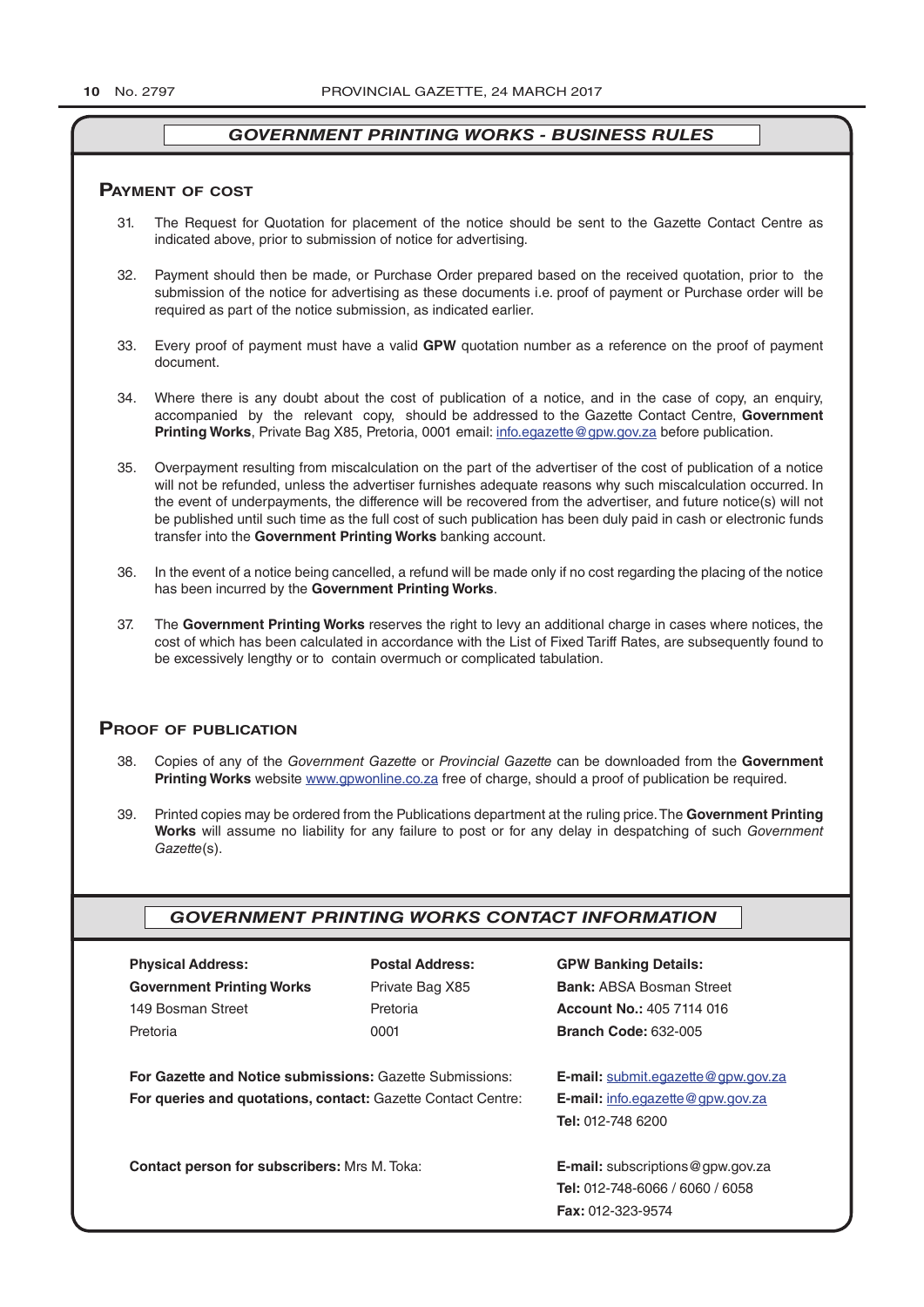## General Notices • Algemene Kennisgewings

#### **NOTICE 21 OF 2017**

#### **NOTICE OF APPLICATION IN TERMS OF THE BUSHBUCKRIDGE LAND USE MANAGEMENT BY-LAW SECTION 33(1)(a): BUSHBUCKRIDGE LOCAL MUNICIPALITY**

#### **Application for the establishment of a township Application Reference Number: T012/2017/MAV**

We, GAP Development Planners, being the authorised agent of the intended owner of a proposed portion of the Remainder of the farm Maviljan 252-KU, located on the R533 road opposite the Bushbuckridge Municipal Offices and approximately 500m from the R40 and R533 crossing, at the following GPS Coordinates: 24°50'19.55"S; 31°03'57.86"E, hereby give notice in terms of Section 33(1)(a) of the Bushbuckridge Land Use By-law, 2014, of the application for: Township Establishment in order to establish a township that will be known as "Maviljan Commercial" township consisting of two (2) erven, with the following respective zonings: "Industrial 1" (1 Erf) and "Business 1" (1 Erf). Particulars of the application will lie for inspection during normal office hours at the office of the Municipal Manager, Bushbuckridge Local Municipality, situated along the R533 Graskop Road, Opposite Mapulaneng Driving Licensing Testing Centre (DLTC) or at the Bushbuckridge Local Municipality Thulamahashe Office, Stand 1706, Thulamahashe (opposite to new Stadium) for a period of 28 days from 17 March 2017. Objections to or representation in respect of the application must be lodged with or made in writing to the Municipal Manager at the above-mentioned address or to Private Bag X9308, Bushbuckridge, 1280, within a period of 28 days from 17 March 2017. Address of applicant: GAP Development Planners, PO Box 7815, Nelspruit, Sonpark, 1206.

17-24

#### **KENNISGEWING 21 VAN 2017**

#### **KENNISGEWING VAN AANSOEK IN TERME VAN DIE BOSBOKRAND BYWET OP GRONDGEBRUIKSBESTUUR ARTIKEL 33 (1)(a): BOSBOKRAND PLAASLIKE MUNISIPALITEIT Aansoek vir 'n dorpstigting**

#### **Aansoek Verwysingsnommer: T012/2017/MAV**

Ons, GAP Development Planners, synde die gemagtigde agent van die voornemende eienaar van 'n voorgestelde gedeelte van die Restant van die plaas Maviljan 252-KU, geleë op die R533 oorkant die Bosbokrand Plaaslike Munisipalitiet kantore ongeveer 500m vanaf die die R40 en R533 interseksie, by die volgende GPS Koördinate: 24°50'19.55"S; 31°03'57.86"O, gee hiermee kennis in terme van Artikel 33(1)(a) van die Bushbuckridge Land Use By-law, 2014, van die aansoek vir Dorpstigting ten einde 'n dorp wat sal bekend staan as "Maviljan Commercial" dorpsgebied bestaande uit twee (2) erwe, met die volgende onderskeie sonerings te vestig. : "Nywerheid 1" (1 Erf) en "Besigheid 1" (1 Erf). Besonderhede van die aansoek lê ter insae gedurende gewone kantoorure by die kantoor van die Munisipale Bestuurder, Bosbokrand Plaaslike Munisipaliteit, geleë langs die R533 Graskop-pad, oorkant Mapulaneng Bestuurs Lisensiëringstoetssentrum (BLTS) of by die Bosbokrand Plaaslike Munispaliteit se Thulamahashe Kantore, Erf 1706, Thulamahashe (oorkant die nuwe Stadion) vir 'n tydperk van 28 dae vanaf 17 Maart 2017. Besware teen of vertoe ten opsigte van die aansoek moet binne 'n tydperk van 28 dae vanaf 17 Maart 2017 skriftelik by die Munisipale Bestuurder by die bovermelde adres of by Privaatsak X9308, Bosbokrand, 1280, ingedien of gerig word. Adres van applikant: GAP Development Planners, Posbus 7815, Nelspruit, Sonpark, 1206.

17-24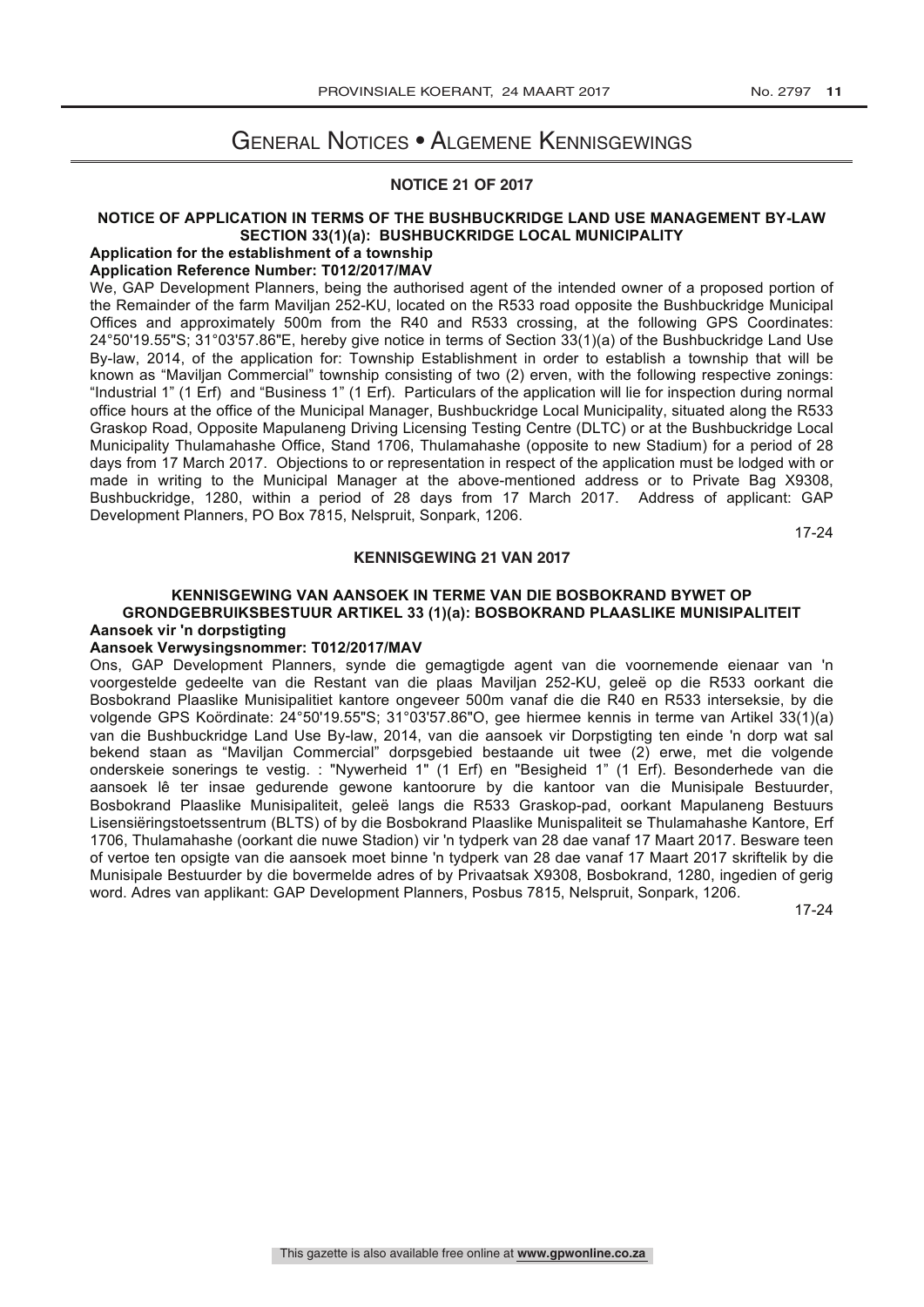### Local Authority Notices • Plaaslike Owerheids Kennisgewings

#### **LOCAL AUTHORITY NOTICE 30 OF 2017**

#### VICTOR KHANYE LOCAL MUNICIPALITY DELMAS AMENDMENT SCHEME 144/2007

It is hereby notified in terms of the provisions of Section 66 of the Victor Khanye Local Municipality By-Laws on Spatial Planning and Land Use Management, 2015, that the Victor Khanye Local Municipality have approved the amendment of the Delmas Town Planning Scheme, 2007, for the permanent closure of a public open space and rezoning of Erf 198 Delmas West from "Public Open Space" to respectively "Business 2" and "Residential 2", subject to certain restrictive conditions.

Map 3 and the scheme clauses of the amendment schemes are filed with the Municipal Manager of the Victor Khanye Local Municipality and the Department of Local Government, Agriculture, Rural Development and Land Administration, Nelspruit.

This amendment scheme is known as Delmas Amendment Scheme 144/2007 and shall come into operation on date of publication of this notice.

MJ MAHLANGU MUNICIPAL MANAGER Victor Khanye Local Municipality, PO Box 6, DELMAS, 2210, (Ref No. HS 2461)

#### **LOCAL AUTHORITY NOTICE 31 OF 2017**

#### VICTOR KHANYE LOCAL MUNICIPALITY DELMAS AMENDMENT SCHEME 133/2007

It is hereby notified in terms of the provisions of section 57(1) of the Town Planning and Townships Ordinance, 1986 (Ordinance 15 of 1986) that the Victor Khanye Local Municipality have approved the amendment of the Delmas Town Planning Scheme, 2007, by the rezoning of Erf 351 Eloff from "Residential 1" to "Residential 2", with a maximum of 25 units/hectare, subject to certain restrictive measures.

Map 3 and the scheme clauses of the amendment schemes are filed with the Municipal Manager of the Victor Khanye Local Municipality and the Department of Local Government, Agriculture, Rural Development and Land Administration, Nelspruit.

This amendment scheme is known as Delmas Amendment Scheme 133/2007 and shall come into operation on date of publication of this notice.

MJ Mahlangu Municipal Manager, Victor Khanye Local Municipality, PO Box 6, DELMAS, 2210 (Ref HS2435)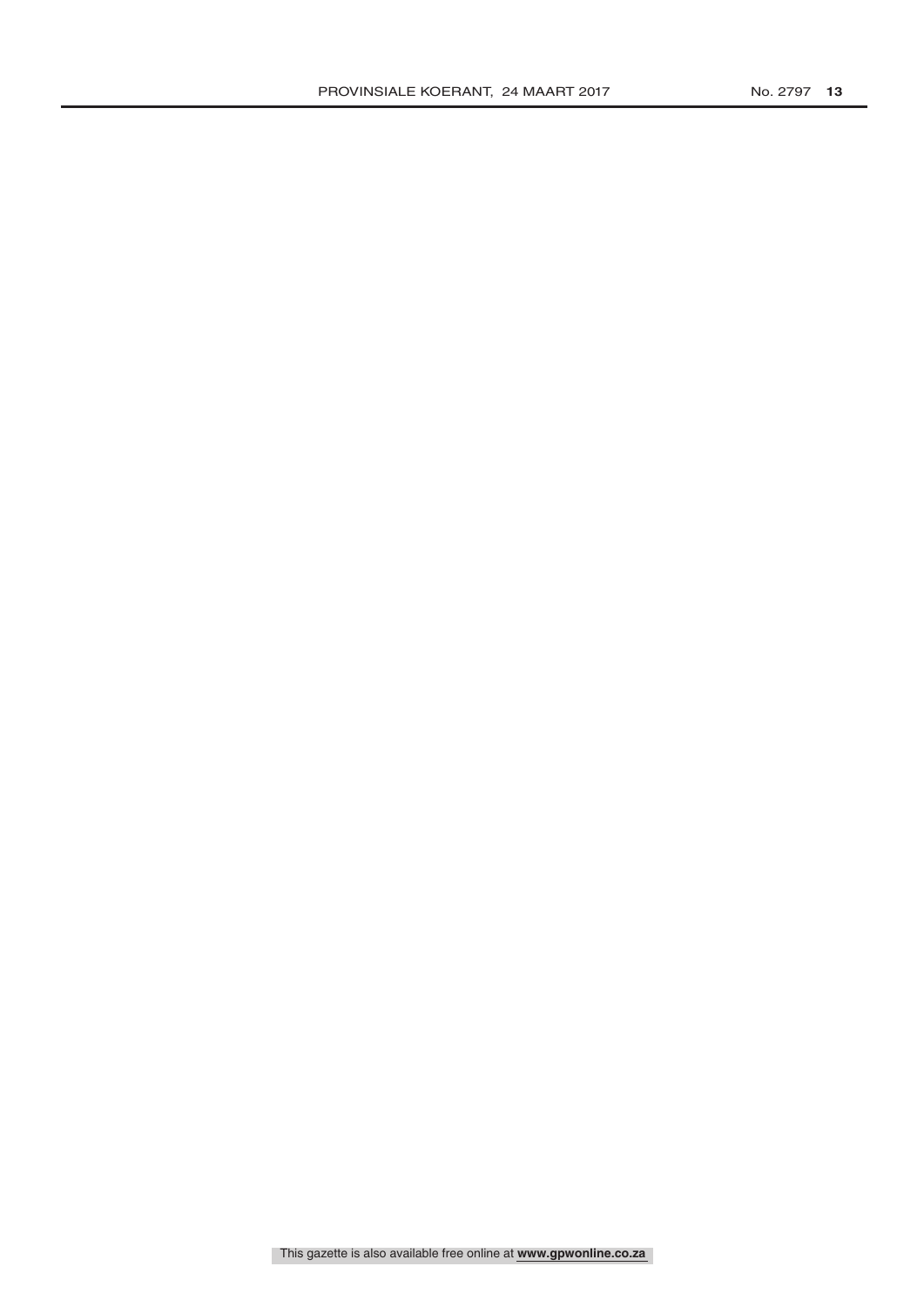This gazette is also available free online at **www.gpwonline.co.za**